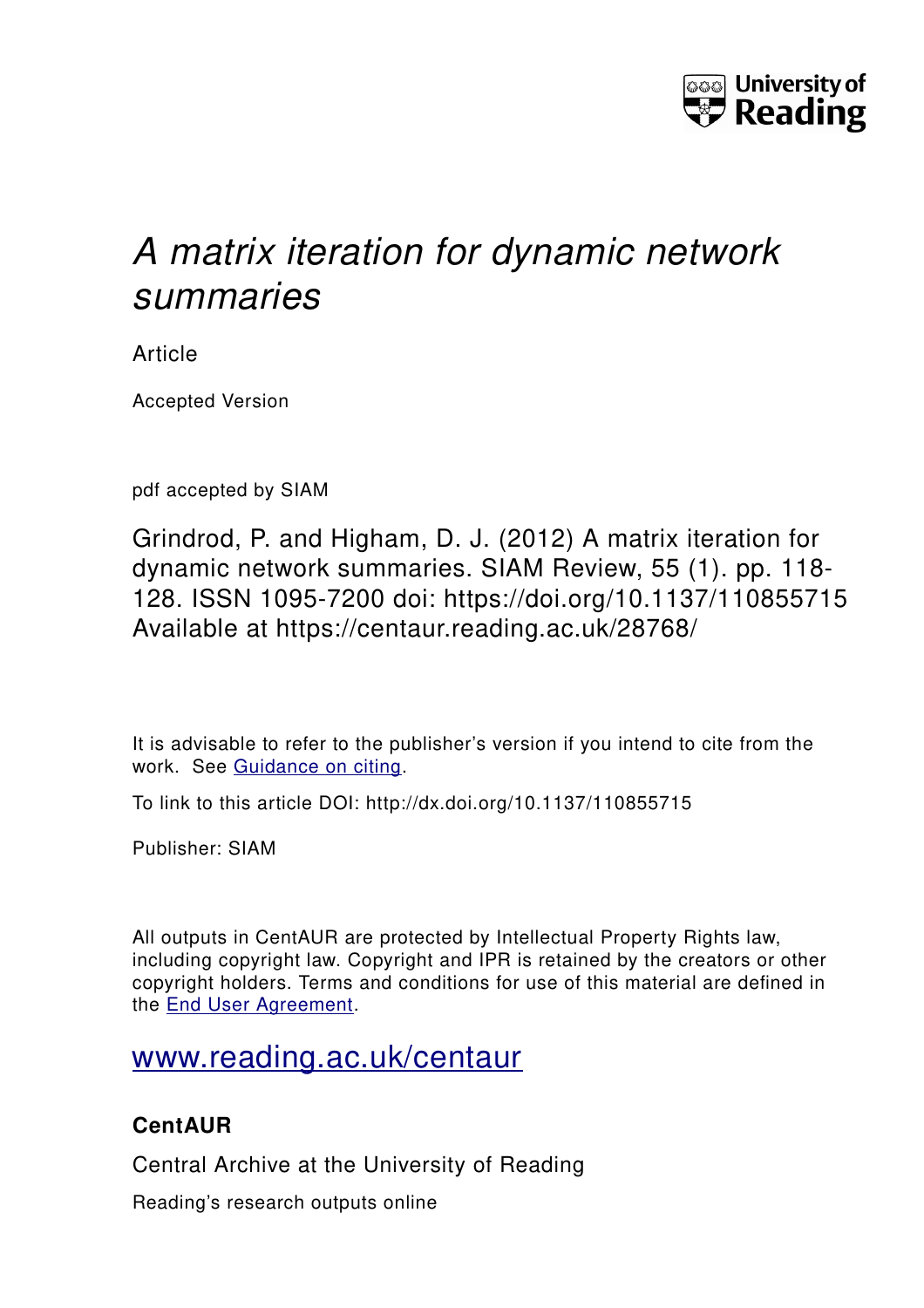#### A MATRIX ITERATION FOR DYNAMIC NETWORK SUMMARIES

#### PETER GRINDROD<sup>∗</sup> AND DESMOND J. HIGHAM†

Abstract. We propose a new algorithm for summarizing properties of large-scale time-evolving networks. This type of data, recording connections that come and go over time, is being generated in many modern applications, including telecommunications and on-line human social behavior. The algorithm computes a dynamic measure of how well pairs of nodes can communicate by taking account of routes through the network that respect the arrow of time. We take the conventional approach of downweighting for length (messages become corrupted as they are passed along) and add the novel feature of downweighting for age (messages go out of date). This allows us to generalize widely used Katz-style centrality measures that have proved popular in network science to the case of dynamic networks sampled at non-uniform points in time. We illustrate the new approach on synthetic and real data.

Key words. centrality, communicability, dynamic network, Katz centrality, social network analysis, telecommunication, resolvent

#### AMS subject classifications. 65F60, 91D30, 05C82

#### Submitted to SIAM Review Research Spotlights section as a short, Timely Communication.

1. Introduction. Large scale complex networks arise in a range of natural and technological settings [7, 19], and pose many challenges to applied and computational mathematicians. Many key ideas in this area came from the field of social network analysis [23], at a time when interactions were typically recorded link by link in the field, and systems involved tens or perhaps hundreds of players. Nowadays, however, the same principles are being applied to networks in biology, on-line behaviour and telecommunications, where data involving millions of nodes or more can be generated and stored automatically.

The motivation for our work is that many emerging interaction data sets involve an element of time [11]. For example, human social contact can be monitored in relation to emails and phone calls [6, 22], on-line chats [12], allegiances during massive on-line gaming [20] and physical proximity [13]. In neuroscience we can record which brain regions have correlated activity as a task is performed [1] and in e-business we may be told that "people who bought this book also bought..." [16]. In these cases, links are transient, and after dividing the time axis into discrete units (seconds, minutes, hours,  $\dots$ ) we obtain a *time ordered sequence of networks*. Our aim here is to present an algorithm that is able to summarize key features in this type of data in a manner that (a) respects the time-dependency and (b) generalizes previously developed algorithms.

We focus on *centrality measures* that identify key nodes. Many alternatives have been proposed and evaulated for static networks [3, 7, 19]. Our approach is motivated by the original work of Katz [14], and in the time-dependent context we have in mind questions such as

- who is currently most likely to know the latest news, import the latest software virus or catch the latest strain of influenza?
- who is currently most effective at broadcasting the latest news, spreading the latest software virus or passing on the latest strain of influenza?

<sup>∗</sup>Department of Mathematics, University of Reading, UK

<sup>†</sup>Department of Mathematics and Statistics, University of Strathclyde, UK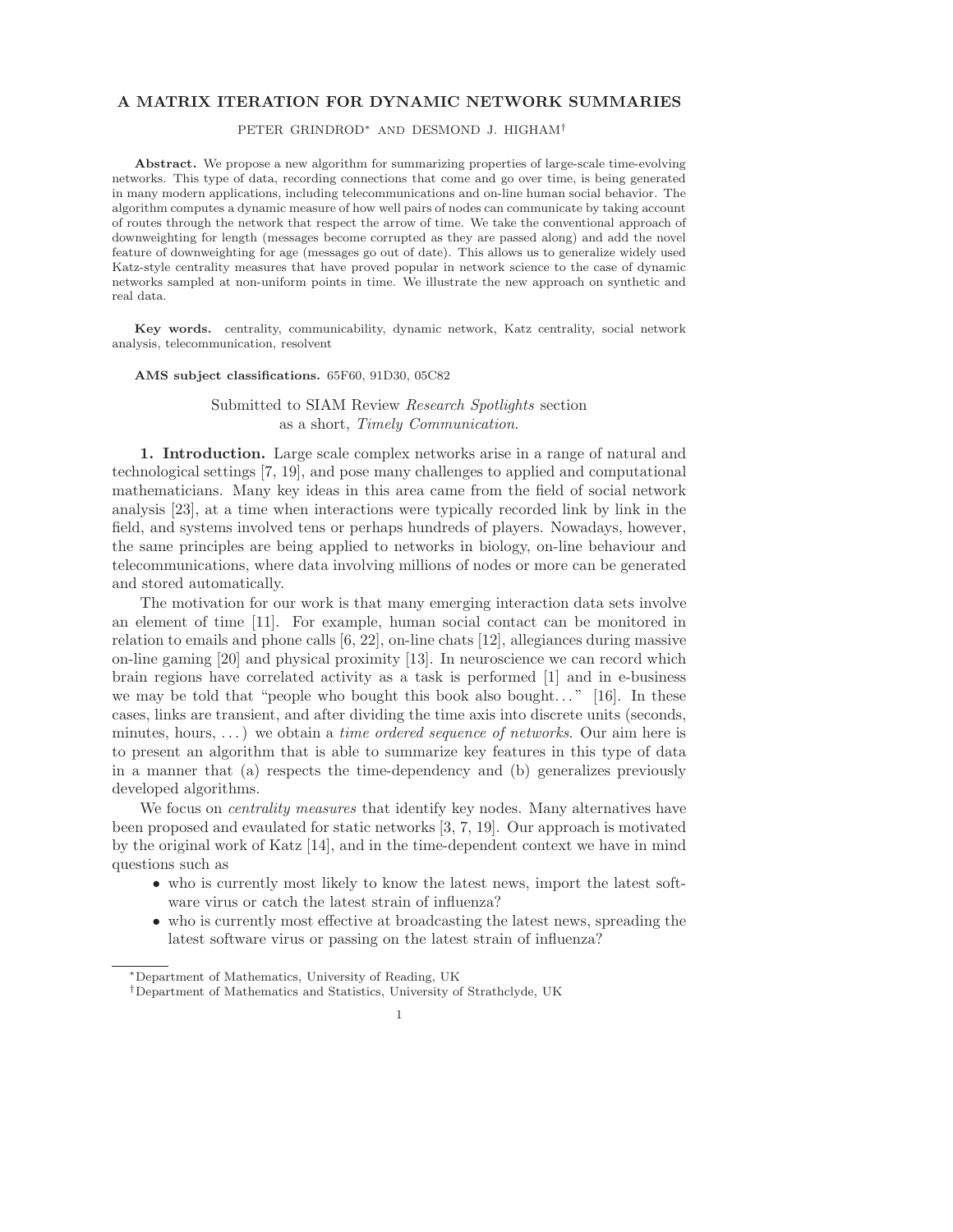In the next section, we set up the notation and motivate a new algorithm, which is then described in section 3. A key feature of the algorithm is illustrated on specially constructed synthetic networks in section 4, and two types of real interaction data are used in section 5. We finish with a brief discussion in section 6.

2. Notation and Background. Suppose we have a time-ordered sequence of unweighted graphs defined over a set of N nodes. Given the time points  $t_0 < t_1$  $\cdots < t_M$ , we let  $A^{[k]}$  denote the adjacency matrix for the network at time  $t_k$ . So the *i, j* entry of  $A^{[k]}$  equals one if there is a link from node *i* to *j* at time  $t_k$  and  $A^{[k]}$ equals zero otherwise. Directed links, where  $A_{ij}^{[k]} \neq A_{ji}^{[k]}$  are allowed, but we have no self loops, so  $A_{ii}^{[k]} \equiv 0$ .

We let  $\Delta t_i := t_i - t_{i-1}$  denote the spacing between successive time points. We do not assume that the time points are equally spaced. Non-uniform spacing is natural, for example, if we have time-stamped emails or text messages with each  $A^{[k]}$  recording one event.

In this setting, we can envisage excursions around the network that respect the arrow of time. For example, if A links with B today and B links with C tomorrow, then there is a natural route from A to C but (in the absence of any other links) there is not a natural route from C to A. With this philosophy, dynamic walks were defined in [10] as follows.

DEFINITION 1. A dynamic walk of length w from node  $i_1$  to node  $i_{w+1}$  consists of a sequence of edges  $i_1 \rightarrow i_2, i_2 \rightarrow i_3, \ldots, i_w \rightarrow i_{w+1}$  and a non-decreasing sequence of times  $t_{r_1} \leq t_{r_2} \leq \ldots \leq t_{r_w}$  such that  $A_{i_m,i}^{[r_m]}$  $\frac{[r_m]}{i_m,i_{m+1}}\neq 0.$ 

This concept was used to motivate the definition of a *dynamic communicability matrix*, which we write here as  $\mathcal{Q}^{[M]}$ , where, more generally,

$$
\mathcal{Q}^{[k]} = \left(I - aA^{[0]}\right)^{-1} \left(I - aA^{[1]}\right)^{-1} \cdots \left(I - aA^{[k]}\right)^{-1}.
$$
 (2.1)

The parameter a is assumed to satisfy  $a < 1/\max_k \rho(A^{[k]})$ , where  $\rho(\cdot)$  denotes the spectral radius. This ensures that the resolvents in (2.1) exist and may be expanded  $\arccos \left(I - aA^{[p]}\right)^{-1} = I + aA^{[p]} + a^2(A^{[p]})^2 + \cdots$  It is then straightforward to see that  $(Q^{[k]})_{ij}$  is a weighted sum of the number of dynamic walks from i to j using the ordered sequence  $\{A^{[0]}, A^{[1]}, A^{[2]}, \ldots, A^{[k]}\},$  where the number of walks of length  $w$  is scaled by  $a^w$ . The key idea here is that each possible walk around the network from node  $i$  to node  $j$  adds to the communicability measure but longer walks are less influential than shorter walks. In the static case, where  $k = 0$ , this leads to the classical Katz centrality [14], and we note that Katz also offered the interpretation that a represents the probability that a message successfully traverses an edge.

It is important to note that the use of  $\mathcal{Q}^{[M]}$  is strongly tied to the idea of a *start* point,  $t_0$  and an end point,  $t_M$ . Any walk that took place in the time period  $t_0, \ldots, t_M$ has equal influence. Also, by construction, the elements in  $\mathcal{Q}^{[M]}$  are nonnegative and non-decreasing with  $k$ , so that pairs of nodes cannot become less communicative over time. These features are appropriate in some applications; e.g. if the networks represent functional connectivity between brain regions in the course of a well-defined task [1]. However, there are many applications where we are interested in the current and recent activity, but not in the activity that took place a long time ago—messages go out of date, rumours lose their timeliness, some viruses become less infectious.

In this work we take the view that it is of interest to know whether node  $i$  recently had the opportunity to get a message to node j using *short walks*. At one extreme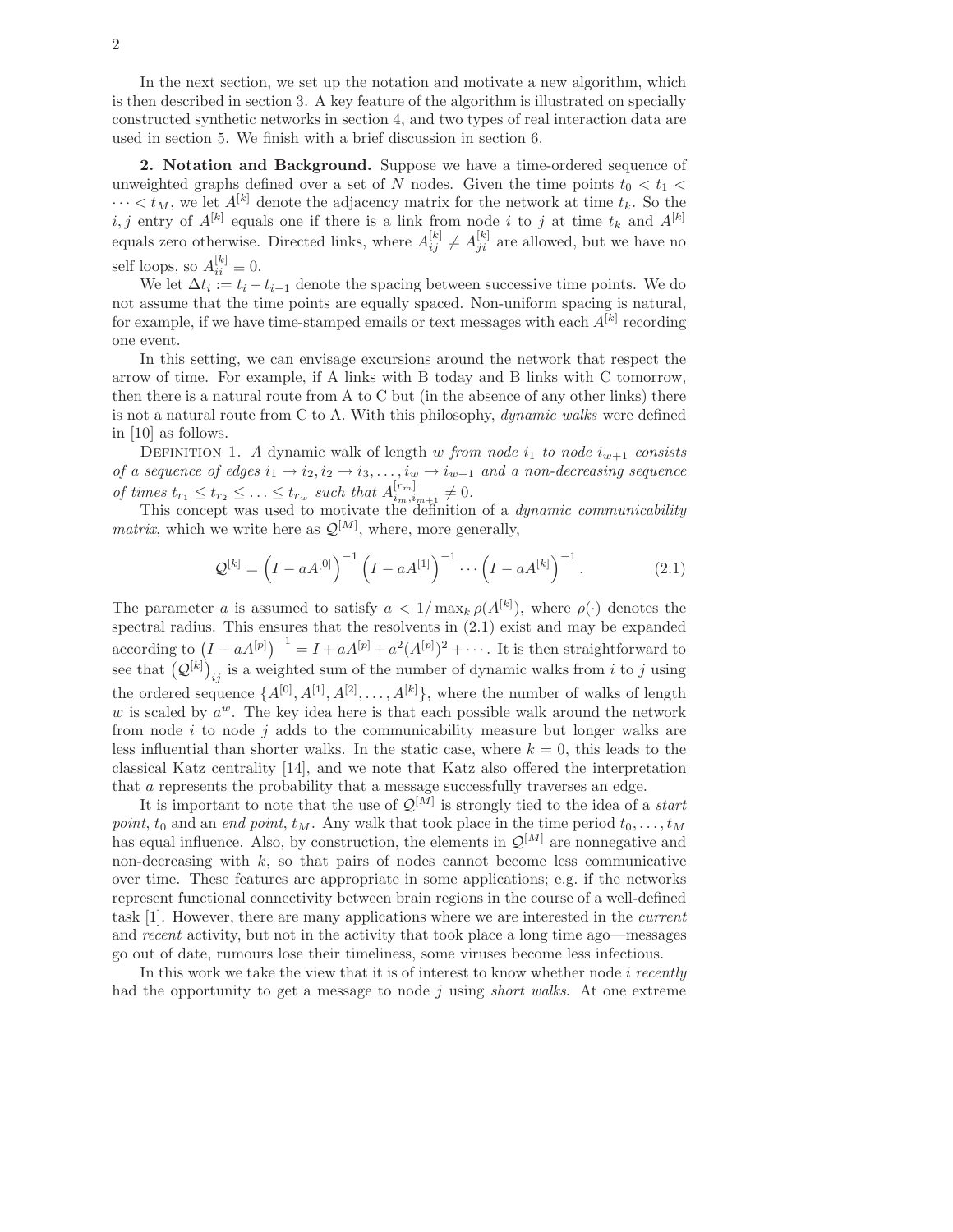the matrix  $A^{[k]}$  gives us the most localized picture, telling us what is possible using single steps with only today's connectivity. At the other extreme, the matrix  $\mathcal{Q}^{[k]}$ gives us the most historical view, telling us what is possible using all walks over all the connections that ever existed up the current time. In the next section we present a matrix iteration that interpolates between these two extremes.

3. New Iteration. Suppose we have several months' worth of hourly email or phone activity, starting from some arbitrary day zero. It would be of interest to compute a time-dependent 'running summary' of communicability between pairs of nodes. Here, at each point in time, we wish to quantify the capability of node  $i$  to pass messages to node  $j$ , where

- (i) as we discussed in the previous section and has been used in the derivation of many centrality measures for static networks [4, 5, 7, 8, 14, 19], long walks are less important than short walks, but also, in this time-dependent setting,
- (ii) walks that started recently are more important than walks that started a long time ago.

Part (ii) is the novel feature that we incorporate in this work.

These requirements motivate the idea of a running dynamic communicability matrix,  $\mathcal{S}^{[k]}$ , based on two parameters,  $a \in (0,1)$  and  $b > 0$ . Here, as in  $(2.1)$ , a is used to downweight walks of length  $w$  by the factor  $a^w$ . To explain the new parameter b, we refer to the current  $age, t, of a dynamic walk as the time that has elapsed$ since the walk began. The parameter  $b$  is then used to further downweight by the age-dependent factor  $e^{-bt}$ . So b is used to filter out 'old' activity.

We therefore propose the following iteration, where, for convenience,  $S^{[-1]} = 0$ ,

$$
S^{[k]} = (I + e^{-b\Delta t_k} S^{[k-1]})(I - aA^{[k]})^{-1} - I, \qquad k = 0, 1, 2, .... \qquad (3.1)
$$

To understand how this works, we can expand the right hand side of (3.1) as

$$
aA^{[k]} + a^2 A^{[k]}^2 + \dots + a^r A^{[k]}^r + \dots \tag{3.2}
$$

$$
+e^{-b\Delta t_k} \mathcal{S}^{[k-1]} \tag{3.3}
$$

$$
+e^{-b\Delta t_k}S^{[k-1]}aA^{[k]}+e^{-b\Delta t_k}S^{[k-1]}a^2A^{[k]^2}+\cdots+e^{-b\Delta t_k}S^{[k-1]}a^rA^{[k]^r}+\cdots
$$
 (3.4)

This leads to the following interpretation.

- The terms in (3.2) give a length-weighted count of all walks that start and finish at the current time,  $t_k$ .
- The term in (3.3) deals with all "old" walks that do not involve time  $t_k$ . These get downweighted by the time-factor  $e^{-b\Delta t_k}$ , because the age of each such walk has increased by  $\Delta t_k$ .
- The terms in (3.4) deal with all walks that began at an earlier time but make use of one or more edges at the current time,  $t_k$ . The factor  $e^{-b\Delta t_k}$  is used again, because the age of each such walk has increased by  $\Delta t_k$ . Then we have a length-downweighting factor  $a^r$  if  $r$  new edges are used.

So overall, we get what we wanted:

The  $i, j$  element of the matrix  $\mathcal{S}^{[k]}$  records a scaled count of the number of dynamic walks from  $i$  to  $j$  that can be taken with the time-ordered sequence  $A^{[0]}, A^{[1]}, A^{[2]}, \ldots, A^{[k]}$ . The scaling comprises the product of (a) a factor  $a^w$  for walks of length  $w$ , and (b) a factor  $e^{-bt}$  for walks that began t time units ago.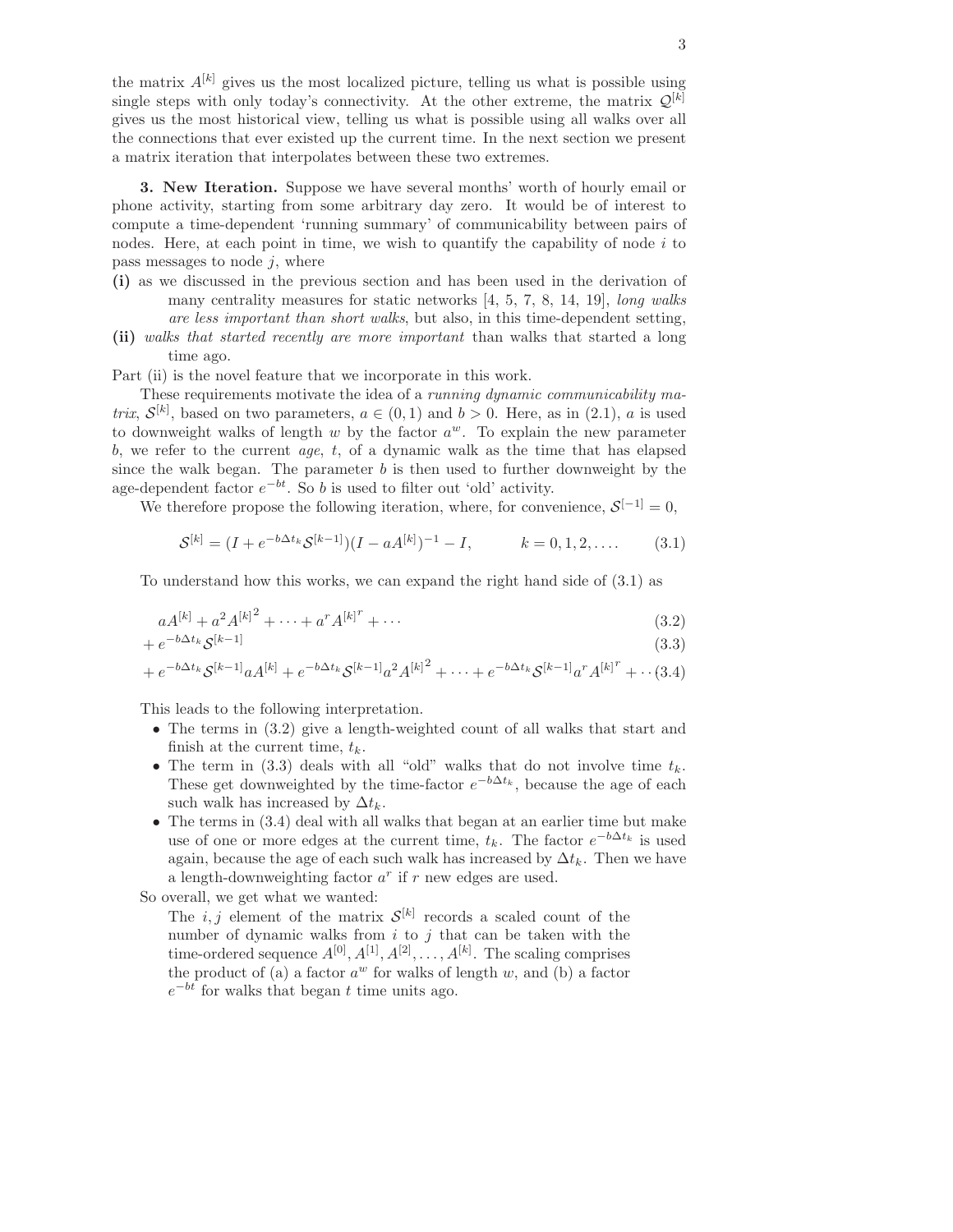The factor  $e^{-b\Delta t_k}$  in (3.1) may be interpreted as the probability that a message does not become 'irrelevant' (or a virus doesn't mutate into a harmless form) over a time length  $\Delta t_k$ . We also note that the iteration automatically incorporates the case of nonuniform time spacing.

There are, of course, many other possible choices for downweighting. On static networks the inverse factorial  $1/w!$  for walks of length w, which leads to the matrix exponential, has proved popular [7]. However, the factor  $a^w$  is particularly convenient when we move into the realm of dynamic networks, since the basic law of indices  $a^{w_1}a^{w_2} = a^{w_1+w_2}$  allows us to do the combinatorics across time-points through simple matrix products in  $(2.1)$ . The same reasoning also explains why the functional form  $e^{-b\Delta t}$  was chosen in (3.1).

When  $b = 0$  (no downscaling in time), we essentially recover the original iteration (2.1) from [10]; we have  $\mathcal{Q}^{[k]} = I + \mathcal{S}^{[k]}$ . On the other hand, for  $b = \infty$ , that is,  $e^{-b\Delta t_k} \equiv 0$  (complete downscaling in time), we revert to Katz static centrality with  $S^{[k]} = (I - \hat{a}A^{[k]})^{-1} - I.$ 

A simple variation of (3.1) restricts attention to walks using at most one edge per time point. (For example, the time taken to pass a message along an edge may be comparable with a typical  $\Delta t$ .) In this case, we just replace the resolvent in (3.1) by its first two terms:

$$
S^{[k]} = (I + e^{-b\Delta t_k} S^{[k-1]})(I + aA^{[k]}) - I.
$$
\n(3.5)

More generally, the resolvent expansion could be truncated after more terms if it is appropriate to impose some other upper limit on the number of edges traversed in a single time point.

We also point out that in the case of discrete, instantaneous interaction, such as email and text, it is attractive to take  $\Delta t$  so small that each  $A^{[k]}$  records a single event. In this way, the requirement for the networks to be unweighted does not incur a loss of detail.

We may summarize down to the level of nodal information by aggregating the ability of a node to communicate with, or receive communication from, every other node. In this way,

$$
\mathcal{S}^{[k]}\mathbf{1} \quad \text{and} \quad {\mathcal{S}^{[k]}}^T\mathbf{1},\tag{3.6}
$$

where  $\mathbf{1} \in \mathbb{R}^N$  denotes the vector of ones, give running versions of the dynamic *broad*cast and receive communicabilities introduced in [10]—the ith components indicate the current propensity for node  $i$  to act as a source or sink, respectively, of information.

4. Illustration on Synthetic Data. We now give an artificially constructed example that illustrates the new algorithm. Our network sequence has 31 nodes over 64 time points. We regard the time points as representing days, with  $\Delta t$  equal to one day, and suppose that over a certain time period, day 17 to day 48, the links are the consequence of rumours that originate from node 1. These rumours cascade from node 1 across the network: a node that receives a rumour passes it on to a new recipient the next day. In this manner node 1 is getting messages across the network with very little effort in a way that is difficult to unravel from either snapshots or aggregate data. It is the timing and local follow-on effect of the links that distinguishes node 1 from its peers. We will show that this well-hidden, and transient, broadcasting role is not revealed by existing centrality measures, but can be uncovered by a suitable choice of parameters in the new algorithm.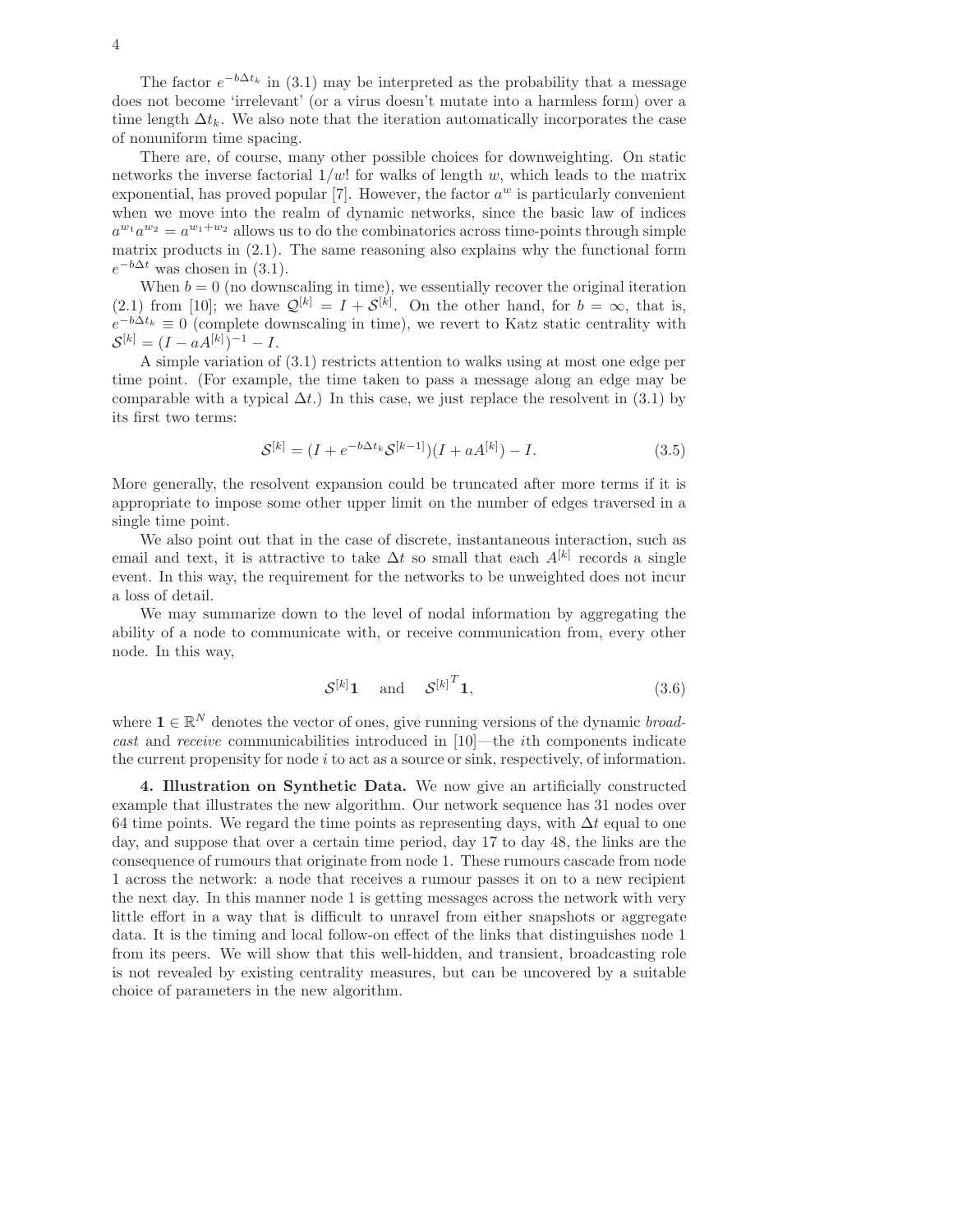To begin, we construct directed networks on days 1 to 16 and days 49 to 64 that consist of 'noise' in the form of independent Erdös-Rényi graphs, so each directed edge appears on each of these days with independent probability  $p = 2/N$ . Each node therefore has an average of two outgoing edges on these days. To describe days 17 to 48, consider a directed binary tree with the obvious labelling: node 1 at level 1, nodes 2 and 3 at level 2, nodes 4 to 7 at level 3, nodes 8 to 15 at level 4 and nodes 16 to 31 at level 5. We switch on different levels at various times.

- L1: Level one switched on: there are connections  $1 \rightarrow 2$  and  $1 \rightarrow 3$ .
- L2: Level two switched on: there are connections  $2 \rightarrow 4$  and  $2 \rightarrow 5$ , and  $3 \rightarrow 6$  and  $3 \rightarrow 7$ .
- L3: Level three switched on: there are connections  $4 \rightarrow 8$  and  $4 \rightarrow 9$ , up to  $7 \rightarrow 14$  and  $7 \rightarrow 15$ .
- L4: Level four switched on: there are connections  $8 \rightarrow 17$  and  $8 \rightarrow 18$ , up to  $15 \rightarrow 30$  and  $15 \rightarrow 31$ .

In this way, we use the directed binary tree structure to cascade rumours that start at node 1. At day 17, we use L1 and at day 18 we use L2. Then from days 19 to 48 we alternate between 'L1 pus L3' and 'L2 plus L4'. So on odd days there is a new rumour from node 1 that is being passed to level 2, and the previous rumour (from two days ago) is passed from level 3 to level 4. On even days the most recent rumour is passing from level 2 to level 3, and the previous rumour is passing from level 3 to level 4.

Note that by 'staggering' the cascade, we get quite a subtle effect over this time period. In particular, node 1 does not have high bandwidth: it is switched off every other day, and even when it is switched on, it has the same number of outward links as 4 other nodes.

For this data, the biggest spectral radius over all days is  $\max_k \rho(A^{[k]}) = 2.7$ , so the upper limit for a in the resolvent is 0.37. We use  $a = 0.3$  in these tests.

Figure 4.1 shows the rank of node number one over time, as measured by the running broadcast communicability from (3.6). A rank of 1 means that node one is the best broadcaster, and a rank of 31 the worst. The upper picture uses  $b = 0.6$ , and in this case the algorithm has picked out the special nature of node one over the period where the rumour cascading takes place. From around day 20, the node builds up in rank, until it becomes one of the top performers (despite its modest bandwidth). After day 48, when the cascading stops, the node loses rank considerably. The middle picture uses  $b = 0.1$ . In this case, we are close to the iteration (2.1) from [10]. We are not discounting old walks enough to capture the cascading effect—the 'noise' at the start of the time period continues to influence the result. The lower picture shows  $b = 1$ . Here we are close to using static Katz centrality in each snapshot—old walks are heavily penalized and we are looking at each day almost in isolation. Because we localize so strongly in time, node one immediately reduces in rank on days 18, 20, 22, ..., 48, where it has no activity. If we take this to the extreme case of  $e^{-b\Delta t} = 0$ then, during the cascade period, when node one switches on it will share the highest rank with the level 3 nodes, (nodes 4,5,6,7) and when it switches off it will share the lowest rank with the level 3 nodes and level 5 nodes.

The question of whether properties like those of node 1 in this example are of interest, and, if so, how to quantify them, clearly depends on the application. In general, this issue requires us to understand, or estimate, the natural time scales at work; that is, how quickly relevance decays over time. This is reflected in the fact that the plots in Figure 4.1 are sensitive to the parameter  $b$  (whereas tests in [10]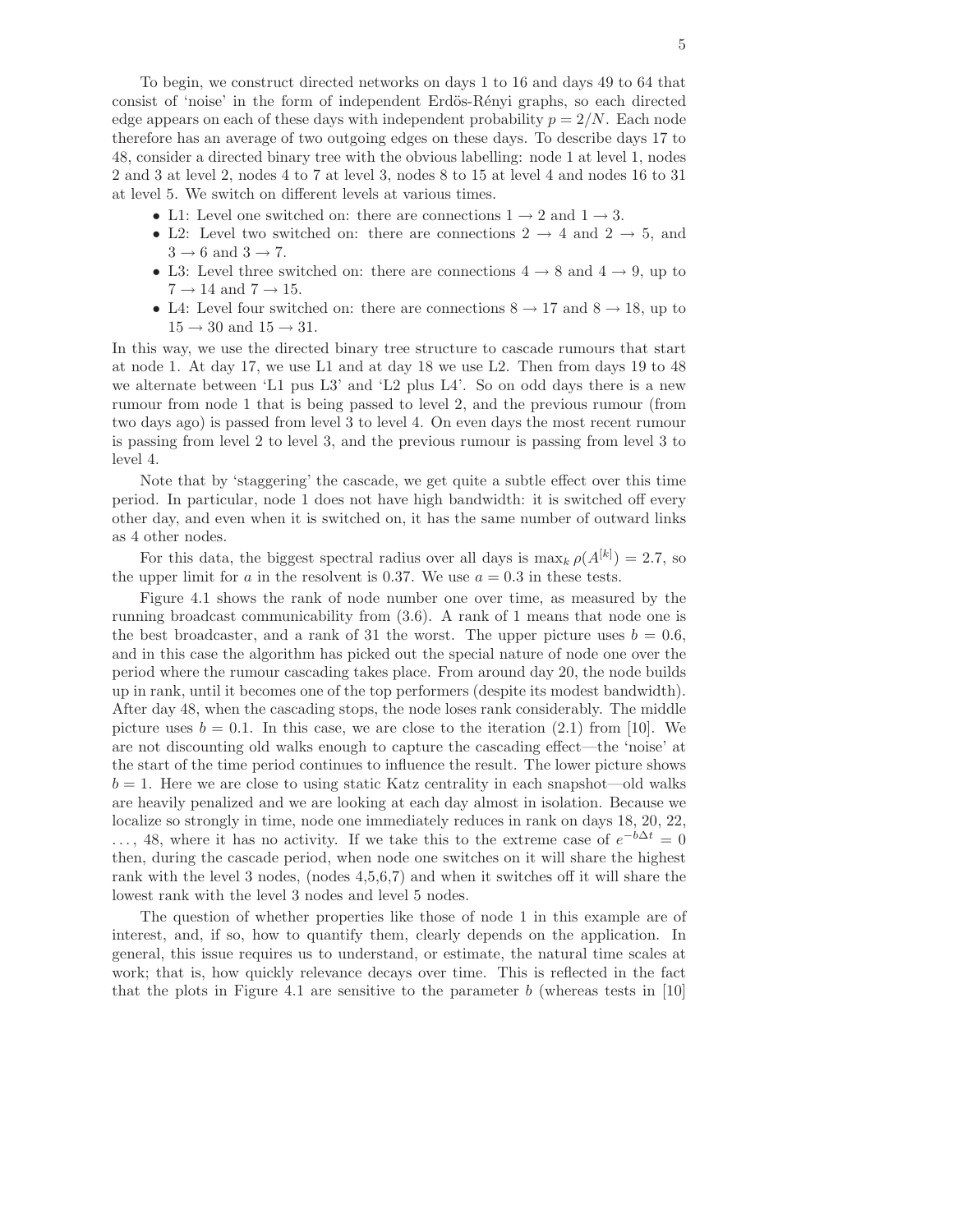

Fig. 4.1. *Rank of node one in the synthetic test (rank = 1 denotes that this node is currently the best broadcaster). Upper:*  $b = 0.6$ *. Middle:*  $b = 0.1$ *. Lower:*  $b = 1$ *. Cascade takes place over days* 17 *to* 48*.*

found that a could be changed by an order of magnitude without a major affect on the node rankings). Our aim here is to present the new algorithm and show that it can discover interesting 'hidden' features if b is chosen appropriately. Automating the choice of b via problem-specific knowledge or data-driven analysis is an important area for future work. The second experiment in section 5 suggests one approach.

5. Real Human Interaction Data. We now illustrate the new iteration on two real social interaction data sets. The first experiment gives a feel for the overall smoothing effect of the time downweighting parameter  $b$ . In the second experiment we focus on the use of  $\mathcal{S}^{[k]}$  to define the time-dependent broadcast and receive centralities (3.6) and judge the quality of these measures for one-day-ahead predictions of Katz centrality. We emphasize that these computations are presented for illustrative purposes—quantifying the effectiveness of network summaries and centrality measures is not a well-defined task, and it necessarily depends on the type of data under consideration and the issues of interest.

We begin with the 'Reality Mining' telecommunication data from [6]. In this case there are 106 nodes and we summarize into 365 days:  $(A^{[k]})_{ij} = (A^{[k]})_{ji} = 1$ means that nodes  $i$  and  $j$  communicated by telephone at least once on day  $k$ . Here  $\max_k \rho(A^{[k]}) = 8.2$ , so the upper limit for a is 0.12, and we use  $a = 0.05$ .

In Figure 5.1 we show how the average number of links per node varies over time.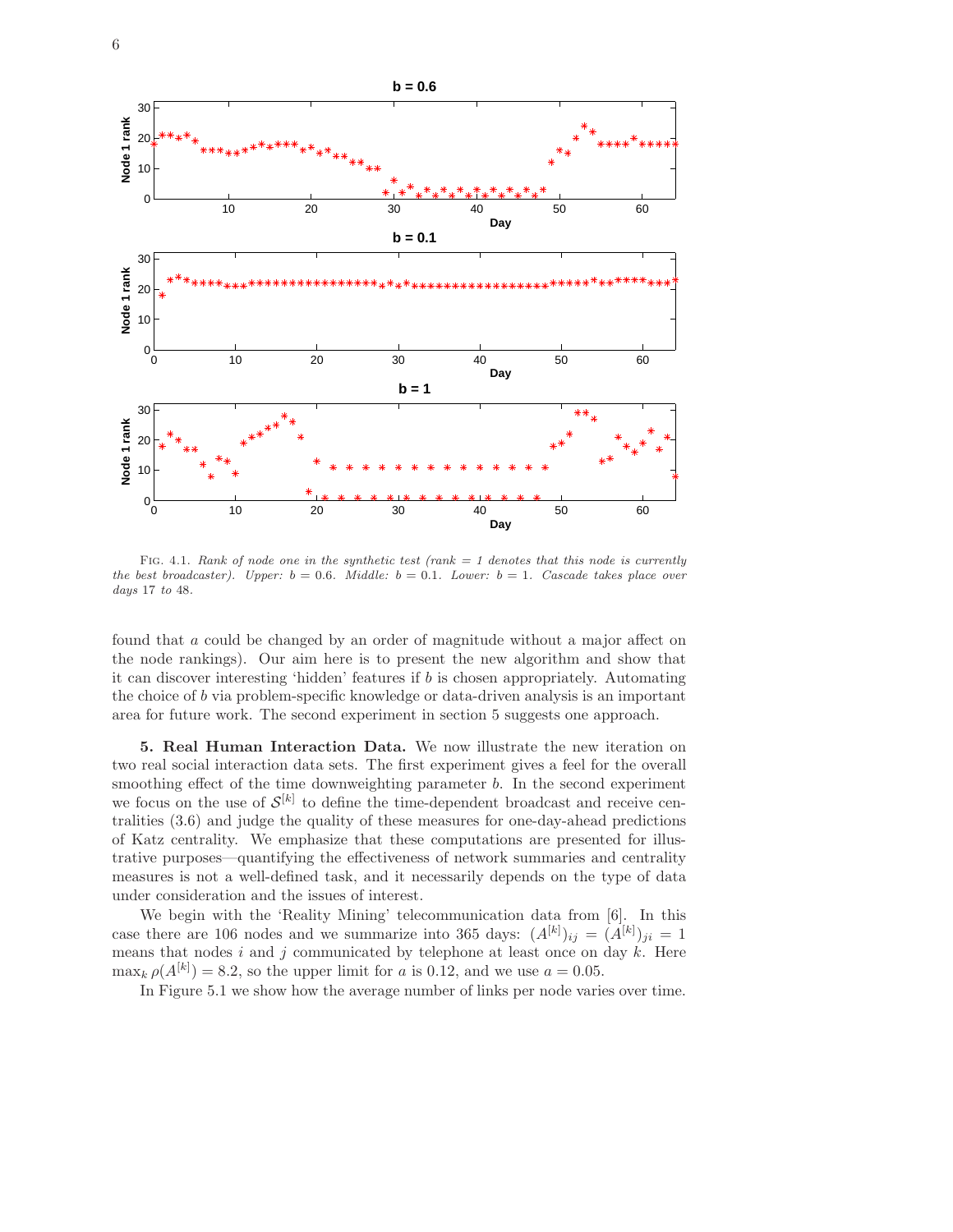

Fig. 5.1. *Reality Mining data. Average links per node on each day.*

We see a build up of activity that peaks at around day 100. Figure 5.2 summarizes the network communicability by showing the evolution of  $||S^{[k]}||$ , scaled by its maximum, where  $|| \cdot ||$  denotes the Euclidean norm. The upper picture uses  $b = \infty$  (more precisely,  $e^{-b\Delta t} = 0$  in (3.1)), which corresponds to the static Katz centrality applied at each daily snapshot. We see that this measure closely follows the overall links-perday structure across time. The middle picture uses  $b = 0.2$ , so  $e^{-b\Delta t} = e^{-b} = 0.82$ , allowing us to capture the effect of earlier activity propagating across the network. We see that the running centrality measure presents a much smoother temporal summary, and highlights a later period, from around days 140 to 200 as the most influential, with distinct bi-modal structure. There is a 'lag time' of around 50 days between peaks for the static and running summaries. This lag time was found to depend quite strongly on the parameter b, but the bi-modal structure of the running summary was persistent: the lower picture uses  $b = 0.4$ , so  $e^{-b\Delta t} = e^{-b} = 0.67$ , and we see that the lag is much shorter. With b increased to 0.6 the picture becomes very similar to the  $b = \infty$  case.

The second experiment uses email data between Enron employees, [15], as studied previously, for example, in [10, 21]. We have 151 nodes in the network with interaction summarized over 11389 days. Because email is a one-way form of communication, we use directed links, with  $(A^{[k]})_{ij} = 1$  if person i emailed person j at least once on day k. We regard  $\texttt{To:}, \texttt{cc:}$  and  $\texttt{bcc:}$  as equivalent, for simplicity. Figure 5.3 displays the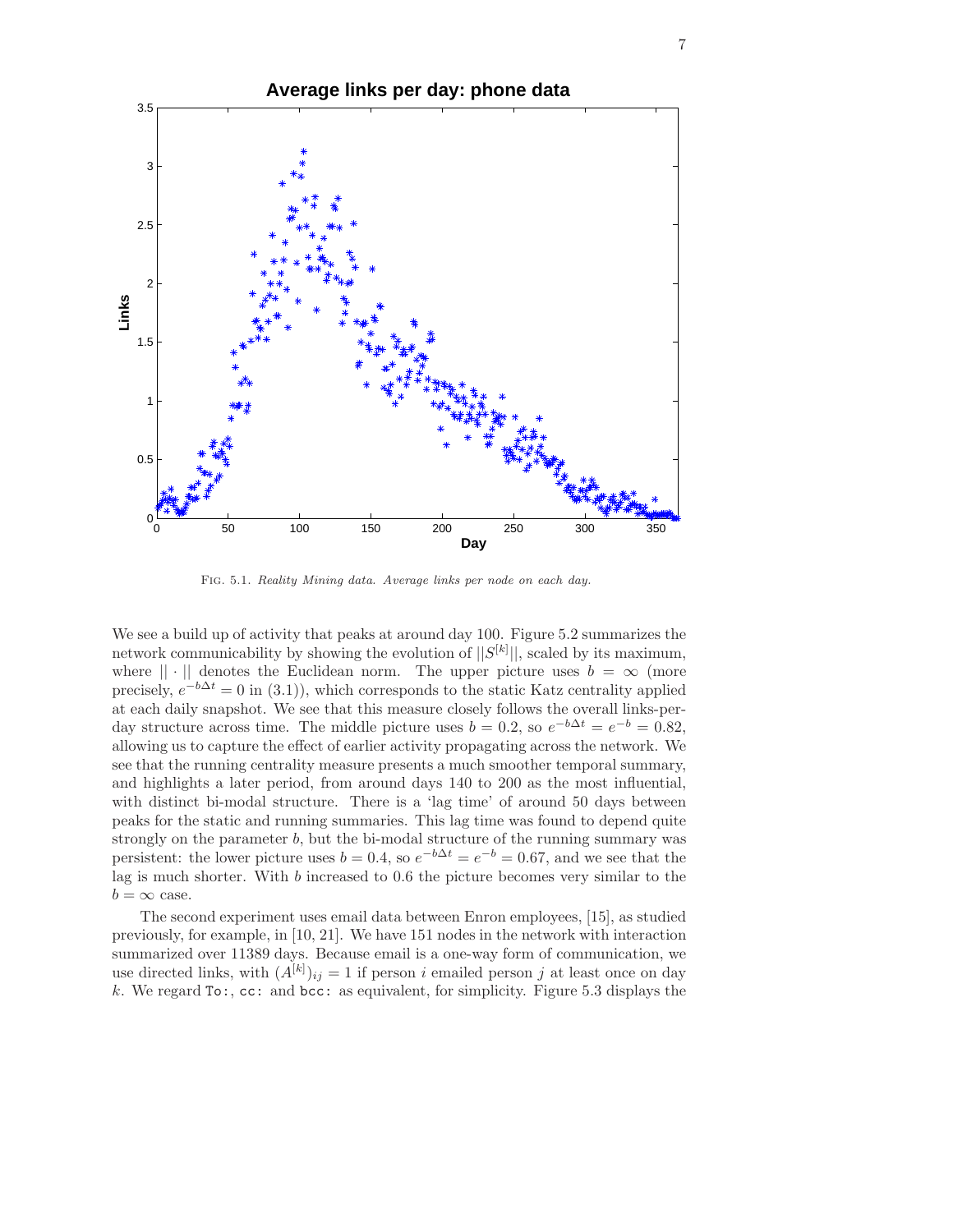

Fig. 5.2. *Test on Reality Mining data. Upper: size of the running dynamic communicability matrix,*  $S^{[k]}$ , when  $b = \infty$ , equivalent to Katz centrality. Middle:  $b = 0.2$ *. Lower:*  $b = 0.4$ *.* 

average number of links per node over time. We have  $\max_k \rho(A^{[k]}) = 3.93$ , giving an upper limit of 0.25 for a, and we chose  $a = 0.2$ . Our aim is to use current information  ${A}^{[0]}, A^{[1]}, A^{[2]}, \ldots, A^{[k]}$  to predict the next day's behavior. We focus on centrality and target tomorrow's Katz-style broadcast and receive centralities, given by

$$
(I - aA^{[k+1]})^{-1}
$$
**1** and  $(I - aA^{[k+1]})^{-T}$ **1**, (5.1)

respectively. At each time point  $k = 0, 1, ..., M - 1$  we test whether the dynamic broadcast communicabilities assigned to each node by (3.6) match tomorrow's actual Katz broadcast centralities in (5.1) by computing the Pearson correlation coefficient between the two vectors. We sum the correlation coefficients over all time points (ignoring cases where the adjacency matrix,  $A^{[k+1]}$ , was empty) to give an overall quantification of how well the dynamic summary predicts future behavior, with a larger value indicating better performance. We also do the same for receive centrality.

The upper and lower pictures in Figure 5.4 give the results for broadcast and receive centralities, respectively, as a function of the time-downweighting parameter, b. These are normalized to have a maximum of one. Here,  $b = \infty$  corresponds to using only today's network to predict tomorrow's and  $b = 0$  corresponds to letting all earlier days have equal influence. We see that the best performance arises with an intermediate case of  $b \approx 0.3$ , where, for example walks that started three days ago are downweighted by  $e^{-3b} \approx 0.41$  and walks that started two weeks ago are downweighted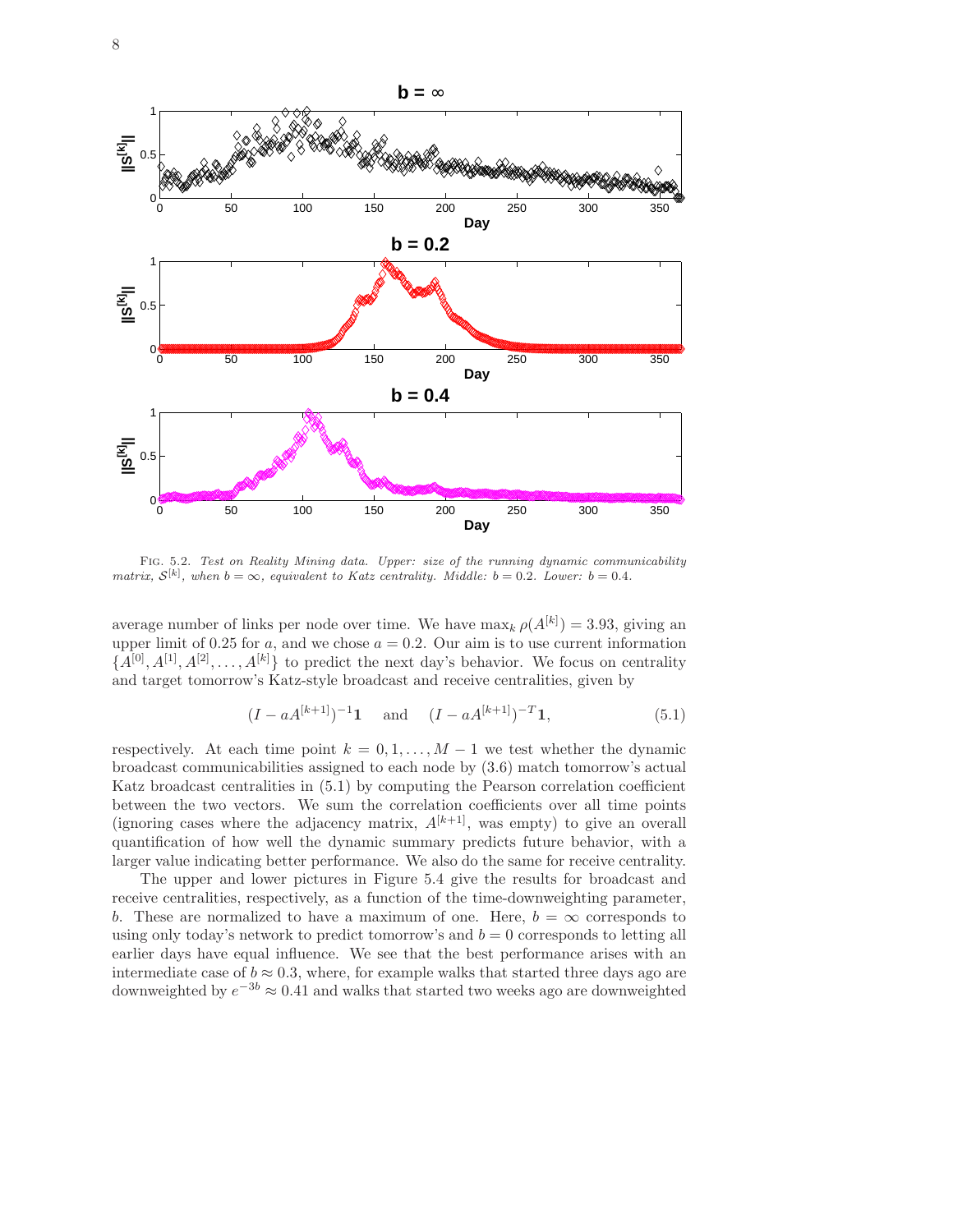

Fig. 5.3. *Enron email data. Average links per node on each day.*

by  $e^{-14b} \approx 0.015$ . This test indicates how the choice of b can be informed by studying a quantity of interest on real data.

6. Discussion. We believe that the new iteration (3.1) can form the basis of many useful tools aimed at analysing temporal networks. For example:

- If the iteration is applied in real time, the resulting centrality measures  $(3.6)$ can identify the latest 'hot' players, and those currently on rapid upward or downward trajectories.
- The dynamic summary  $\mathcal{S}^{[k]}$  can be used to predict likely upcoming links (estimating future bandwidth), or to interfere effectively with the network evolution (suggesting new friends in an on-line social network or recommending movies in a rental service). Here the static Katz measure, corresponding to  $b = \infty$ , has proved successful [17].
- The behavior of  $\mathcal{S}^{[k]}$  for appropriate time-dependent random graph models, for example, from the class in [9], could provide a base-line against which to calibrate unusual network behavior.
- By applying a clustering method to the running dynamic communicability matrix  $\mathcal{S}^{[k]}$  at each time point, we could detect sets of nodes that organize into tightly connected communities and then disperse over time. This would give an alternative to the approach in [18].
- The running dynamic broadcast and receive centralities in (3.6) could be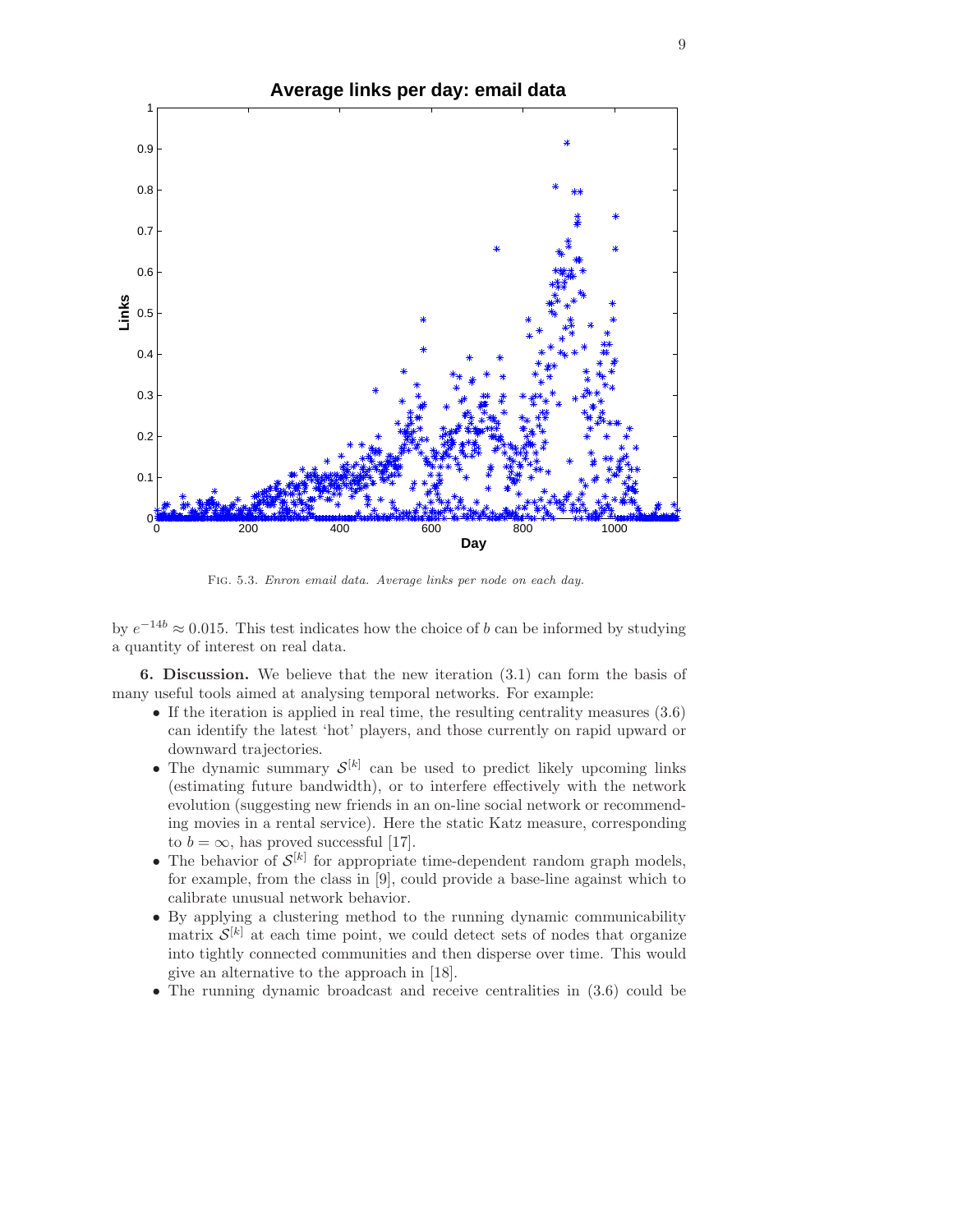

Fig. 5.4. *Test on Enron email data. Upper: prediction quality for broadcast centrality as a function of the downweighting parameter* b*. Lower: receive centrality.*

used to rank nodes and compare them with known hierarchical structure for example, job status within a company—in order to see who is punching above their weight.

• In general,  $\mathcal{S}^{[k]}$  will evolve into a dense matrix, so very large-scale applications are not feasible. It is therefore of interest to devise fast and low strorage algorithms that use approximations of  $\mathcal{S}^{[k]}$ , along the lines of those developed in the static case [2].

Acknowledgment. The authors thank the Engineering and Physical Sciences Research Council and the Research Councils UK Digital Economy programme for support through the MOLTEN (Mathematics Of Large Technological Evolving Networks) project, EP/I016058/1 and HORIZON, EP/G065802/1. DJH was also supported by a Fellowship from the Leverhulme Trust.

The Enron email data was originally collected and prepared by members of the CALO Project (A Cognitive Assistant that Learns and Organizes). We obtained the data from the website at http://www.cs.cmu.edu/~enron/

REFERENCES